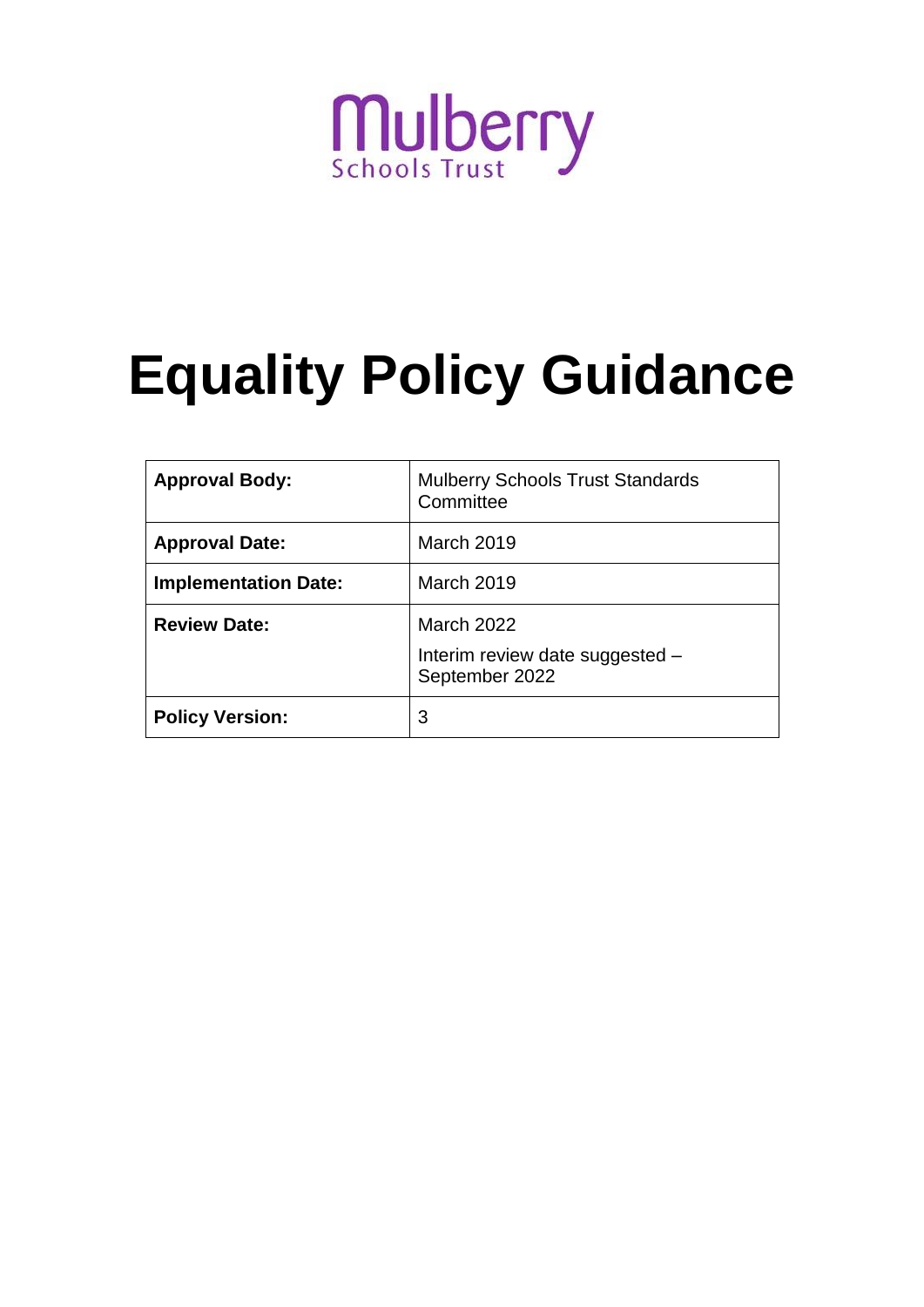

### VersionControl

| <b>Version</b> | <b>Date</b>      | <b>Details</b>                                                                                                                                                                                           |
|----------------|------------------|----------------------------------------------------------------------------------------------------------------------------------------------------------------------------------------------------------|
| 2              | February<br>2021 | Included a new section in rationale                                                                                                                                                                      |
| 13             | February<br>2022 | Added interim review date in line with the new strategic<br>planning cycle. This current policy states the objectives<br>from strategic plan $2018 - 2022$ .<br>Minor wording changes to update language |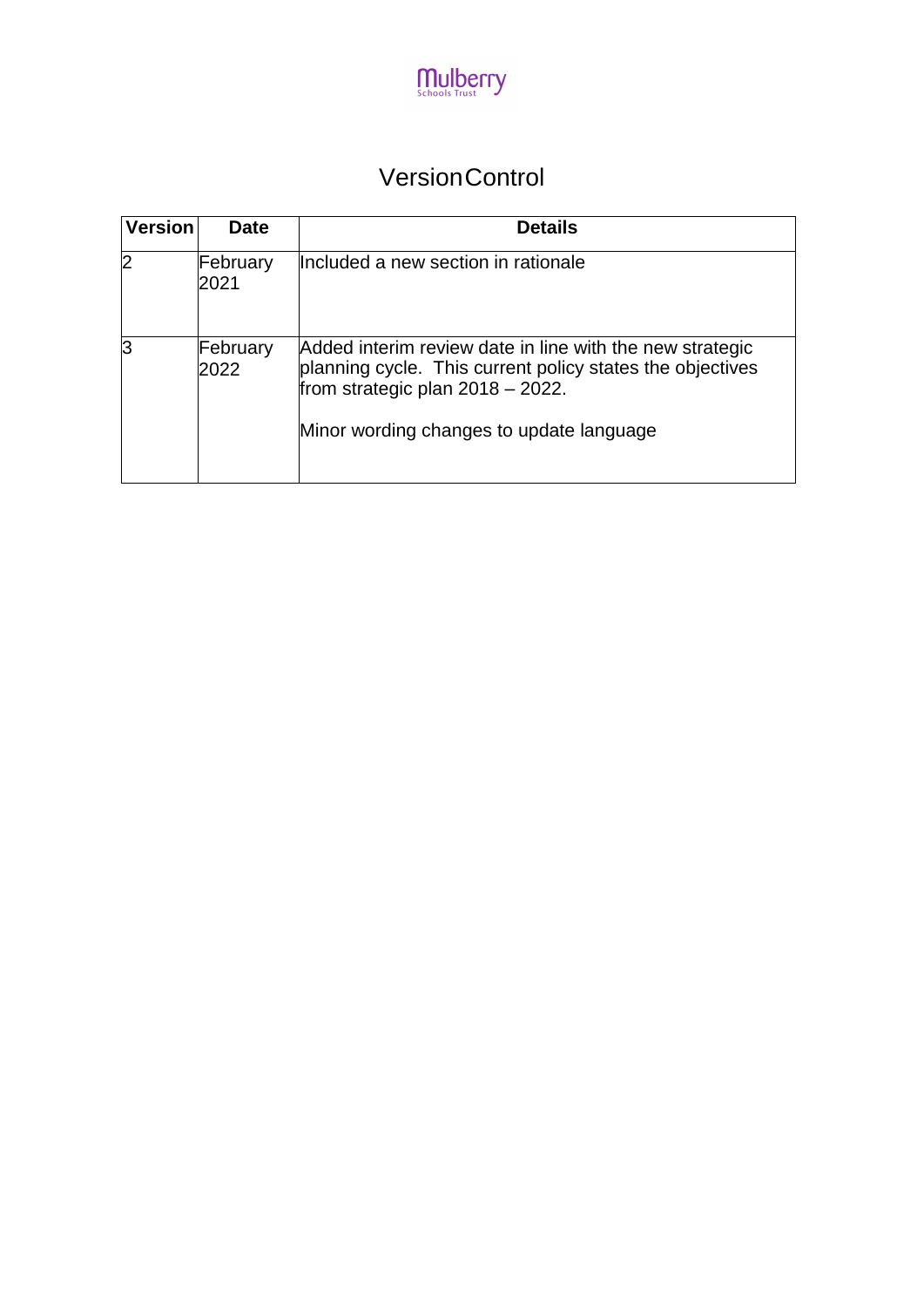

#### **Rationale**

Mulberry Schools Trust is a vibrant, high-achieving inner city learning community where each individual can flourish. It is a community which believes that education is a life-chance and that every pupil is entitled by right to the fullest and richest educational experience. We aim to enable all pupils to aspire, to lead and to excel as young people who will make a positive, successful contribution to our community now and in their future lives.

Every pupil and staff member is valued and respected equally, enjoying the highest standard of educational and professional opportunities and experience. The Trust is committed to enabling all members of its community to feel secure and confident, and to succeed to the best of their abilities. The Trust aims to promote equality, tackle any form of discrimination and actively promote harmonious relations in all areas of school life. We seek to remove any barriers to access, participation, progression, attainment and achievement. We take seriously our contribution towards community cohesion.

Trust schools are welcoming and tolerance, honesty, co-operation and mutual respect are modelled and encouraged. The Trust is committed to the development of the whole person within a supportive, secure and creative environment. A broad, balanced and appropriate curriculum provides equal opportunity for all pupils to maximise their potential regardless of age, sex, sexual orientation, race, colour, religion or disability. We endeavour to promote positive relationships with parents, governors and members of the wider community.

The Trust places the promotion of equality, diversity and inclusion at the centre of every aspect of its work. Trust schools implement all legal and local requirements regarding all protected characteristics (Equality Act, 2010) in an inclusive way in every aspect of school life, including classroom practice, the curriculum and extra-curricular opportunities, performance and celebration events, employment and staff management and policy development and implementation.

Each Trust school has established a working party to monitor equality, diversity and inclusion actions at school level with termly reporting to Local Governing Bodies and Trust meetings to ensure accountability. Schools have anti-racism policies. School improvement plans and other action plans have been developed at each school, with actions that relate both to staff and students.

The Trust has established equality monitoring KPIs that are reported and discussed termly at the Trust Standards Committee.

Each Trust school has its own Equalities Policy, reviewed and approved bi-annually by the Local Governing Body. Trust schools must follow this guidance when reviewing and amending their policies. Any new school seeking to join the Trust must also adhere to this guidance.

The Public Sector Equality Duty included in the Equality Act 2010 requires schools to have due regard to equality considerations when significant decisions are being made or policies developed. Schools must consider how their activities affect the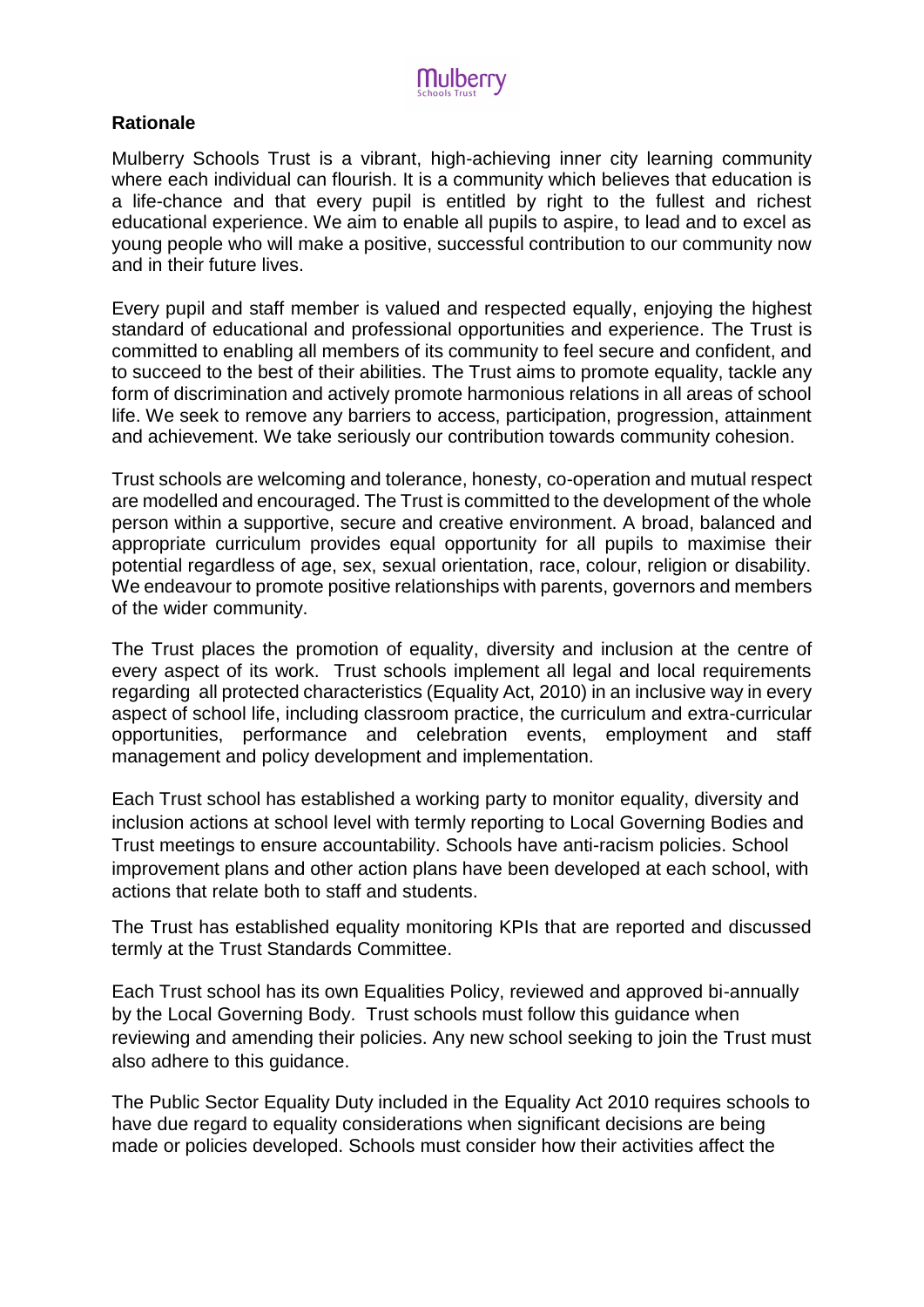people who share the protected characteristics<sup>1</sup> and publish information to show how the activities:

- 1. eliminate unlawful discrimination, harassment and victimisation;
- 2. improve equality of opportunity between people with protected characteristics and those who do not;
- 3. foster good relations between people who share a protected characteristic and those who do not.

In order to discharge this duty, the Trust has evaluated its work in relation to equalities and community cohesion. On the basis of this audit, we have set the following objectives:

#### **MST Equality Objectives 2018-2022:**

#### *Raising standards of educational achievement:*

*Equality objective:* to identify and address any gaps between the overall performance of pupils in each Trust school and, in each school, between all pupils in a year group and those in specific groups such as different ethnic groups or with Special Education Needs and Disabilities.

#### *Developing through the Mulberry College of Teaching and Leadership*

*Equality objective:* to ensure that all Trust staff are supported to develop and progress, building strategies for advancing equality for the pupil and staff bodies through learning, teaching, personal growth, pastoral care and training, ensuring there are pathways for all that enable them to maximise their potential and achieve their ambitions.

#### *Enriching the Mulberry Learning Community*

*Equality objective:* to foster a culture of mutual respect and to provide an environment for learning and working that celebrates, welcomes and respects the diversity of the Trust schools, their local communities and our wider society, and sets the highest expectations of standards that are equitable for all.

Each Trust school includes specific objectives and actions to meet these overarching objectives in their annual School Improvement Plan and publishes details of this on their website.

#### **Guidance**

**.** 

To achieve the ethos and aims set out above, and to achieve its Equality Objectives, the Trust has established the following principles to underpin Equalities Policy in each school:

- All pupils, staff and members of the Trust community are of equal value; we are proud of and celebrate our diversity.
- Inclusive practice, care and sensitivity are intrinsic to all our interactions.
- We foster and promote positive attitudes and relationships and a shared sense of cohesion and community.

 $1$  Age (adults only), disability, gender reassignment, marriage and civil partnership, pregnancy and maternity, race, religion and belief, sex, sexual orientation